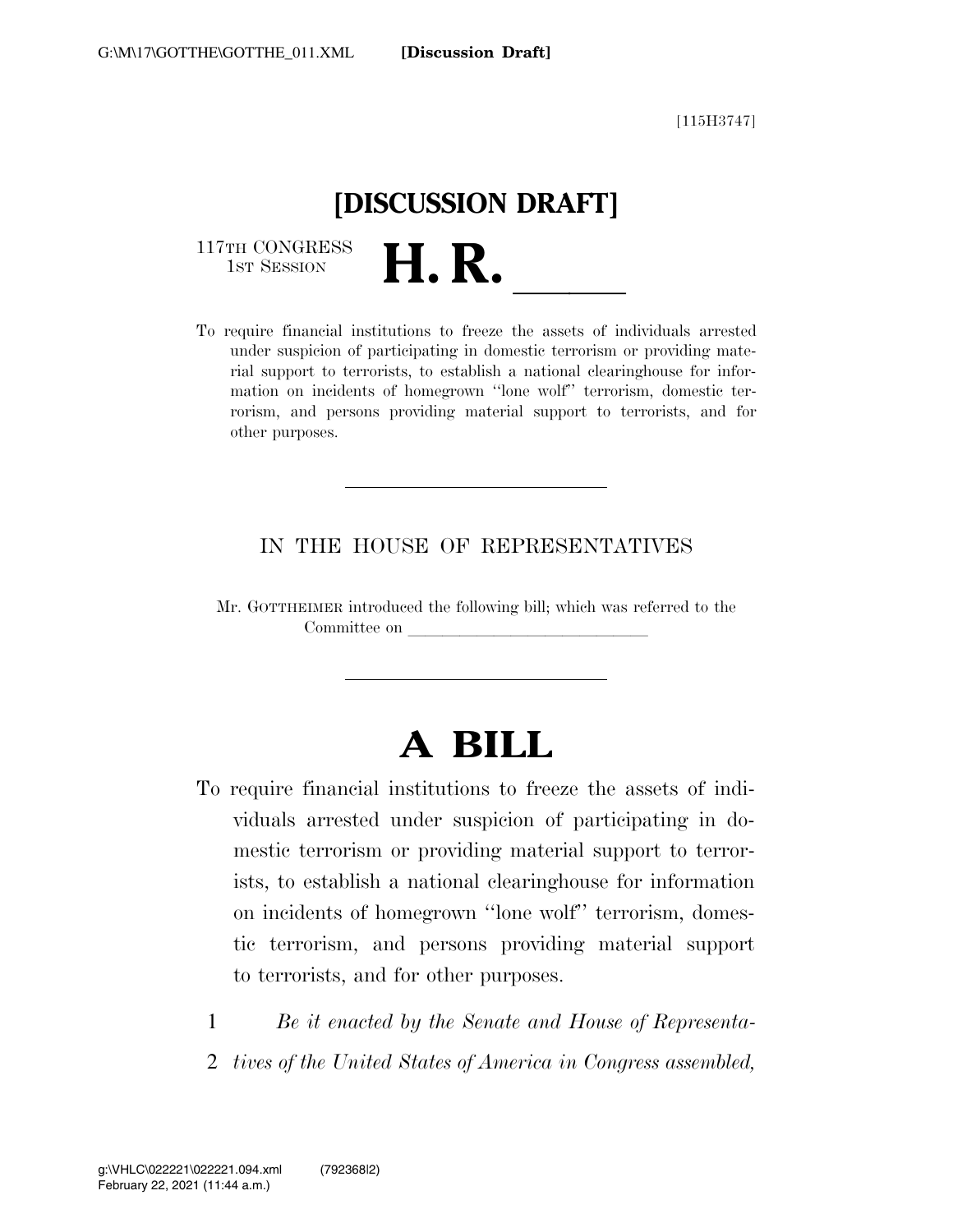$\mathfrak{D}$ 

#### **SECTION 1. SHORT TITLE.**

 This Act may be cited as the ''Freezing Assets of Suspected Terrorists and Enemy Recruits Act of 2021'' or the ''FASTER Act of 2021''.

### **SEC. 2. FREEZING OF ASSETS OF DOMESTIC TERROR SUS-PECTS.**

 (a) IN GENERAL.—If an individual is arrested by a Federal law enforcement agency, or is arrested by a State or local law enforcement agency and subsequently turned over to a Federal law enforcement agency, on suspicion of participating in rebellion or insurrection as described in section 2383 of title 18, United States Code, or of sedi- tious conspiracy as described in section 2384 of title 18, United States Code, such Federal law enforcement agency shall notify the Director of the Financial Crimes Enforce- ment Network (in this Act referred to as the ''Director'') of such arrest and, upon such notification, the Director shall order each financial institution holding assets of the individual to freeze such assets.

20 (b) DISPOSITION OF ASSETS.—

 (1) NOTICE OF FREEZING.— The Director shall, as soon as practicable, but not later than 60 days after ordering a financial institution to freeze the assets of an individual pursuant to subsection (a) notify such individual of such asset freezing.

26 (2) RIGHT TO CONTEST.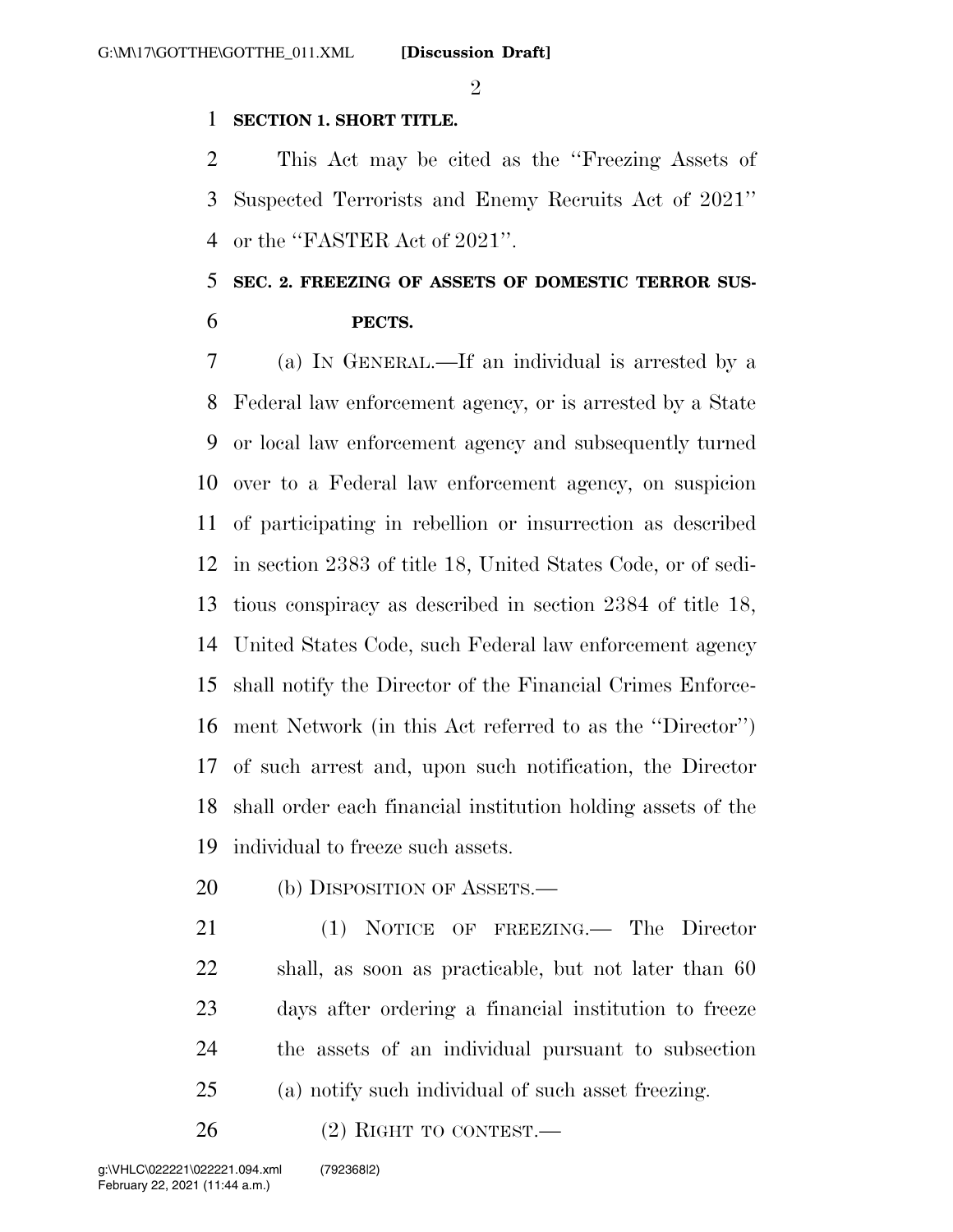**[Discussion Draft]** 

 (A) IN GENERAL.—A Federal district court of competent jurisdiction shall, on motion by an individual whose assets have been frozen under this section, order that the assets of the indi- vidual be unfrozen unless the Government es- tablishes by probable cause that such assets are subject to seizure under this section. (B) REPRESENTATION.— (i) IN GENERAL.—If an individual

 whose assets have been frozen under this section is financially unable to obtain rep- resentation by counsel with respect to the motion described under subparagraph (A), the court may order the assets of the indi- vidual be unfrozen in an amount necessary to pay for such counsel, and such unfrozen funds may only be used to pay for such counsel.

 (ii) FACTORS TO CONSIDER.—In de- termining whether to order the unfreezing of funds under clause (i), a court shall take into account the standing of the indi- vidual to bring such a motion and whether the motion appears to be made in good faith.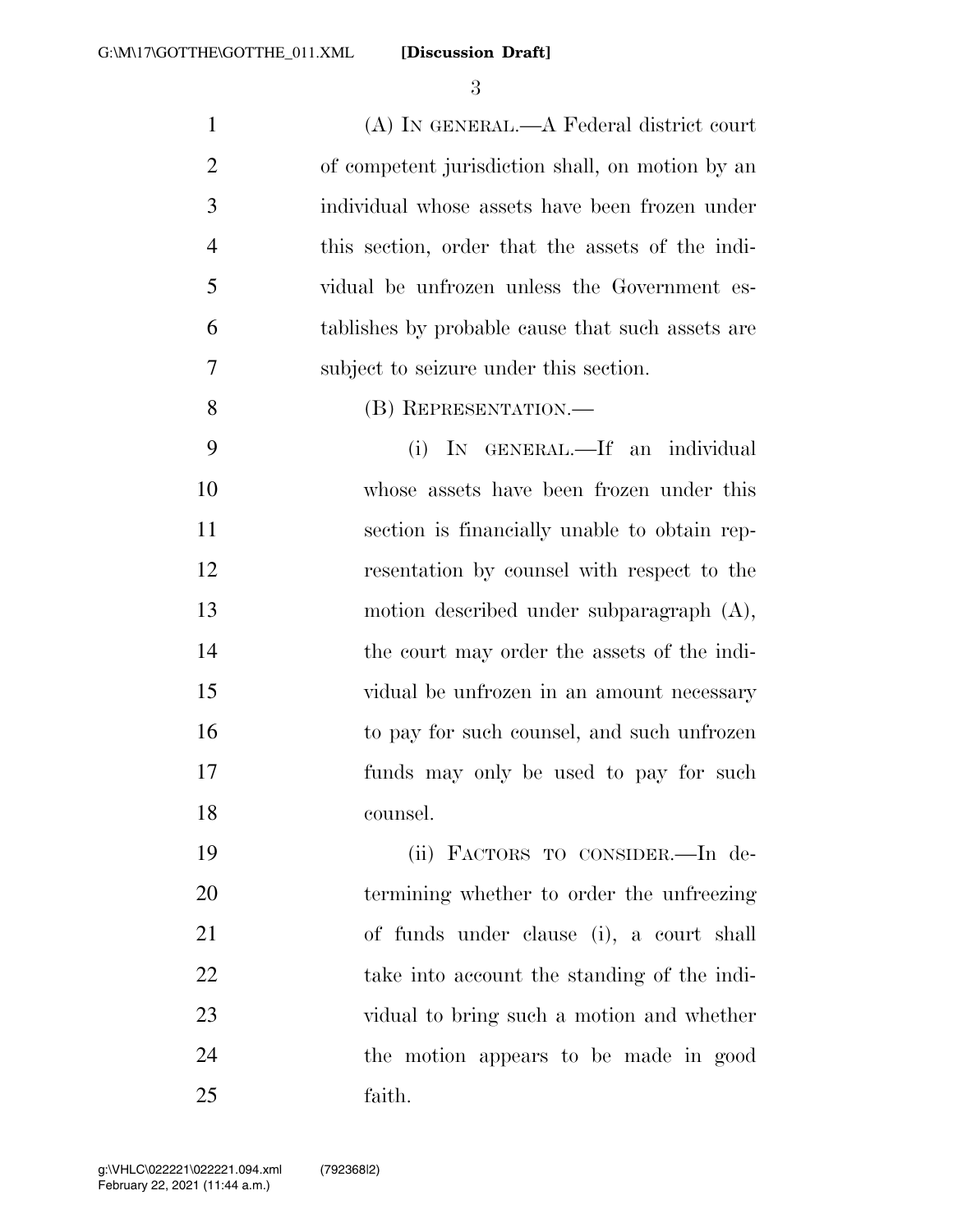**[Discussion Draft]** 

| $\mathbf{1}$   | (3) UNFREEZING OF PROPERTY.—The Director                 |
|----------------|----------------------------------------------------------|
| $\overline{2}$ | shall order an the assets of an individual be            |
| 3              | unfrozen if-                                             |
| $\overline{4}$ | (A) the Director does not provide the no-                |
| 5              | tice described under paragraph (1) within 60             |
| 6              | days of ordering the assets frozen;                      |
| 7              | (B) a criminal indictment is not filed                   |
| 8              | against the individual with respect to the par-          |
| 9              | ticipation in rebellion or insurrection or sedi-         |
| 10             | tious conspiracy within 90 days after the Direc-         |
| 11             | tor orders the assets frozen; or                         |
| 12             | (C) the individual is tried for participation            |
| 13             | in rebellion or insurrection or seditious con-           |
| 14             | spiracy and is not convicted.                            |
| 15             | (4) CONFISCATION UPON CONVICTION.—If an                  |
| 16             | individual whose assets have been frozen under this      |
| 17             | section is convicted of rebellion or insurrection or se- |
| 18             | ditious conspiracy to terrorists, the Director shall—    |
| 19             | (A) confiscate all assets of the individual              |
| 20             | that were involved in such crime, or that con-           |
| 21             | stitute or derive from proceeds traceable to             |
| 22             | such crime, and may—                                     |
| 23             | (i) distribute assets to victims of the                  |
| 24             | individual;                                              |